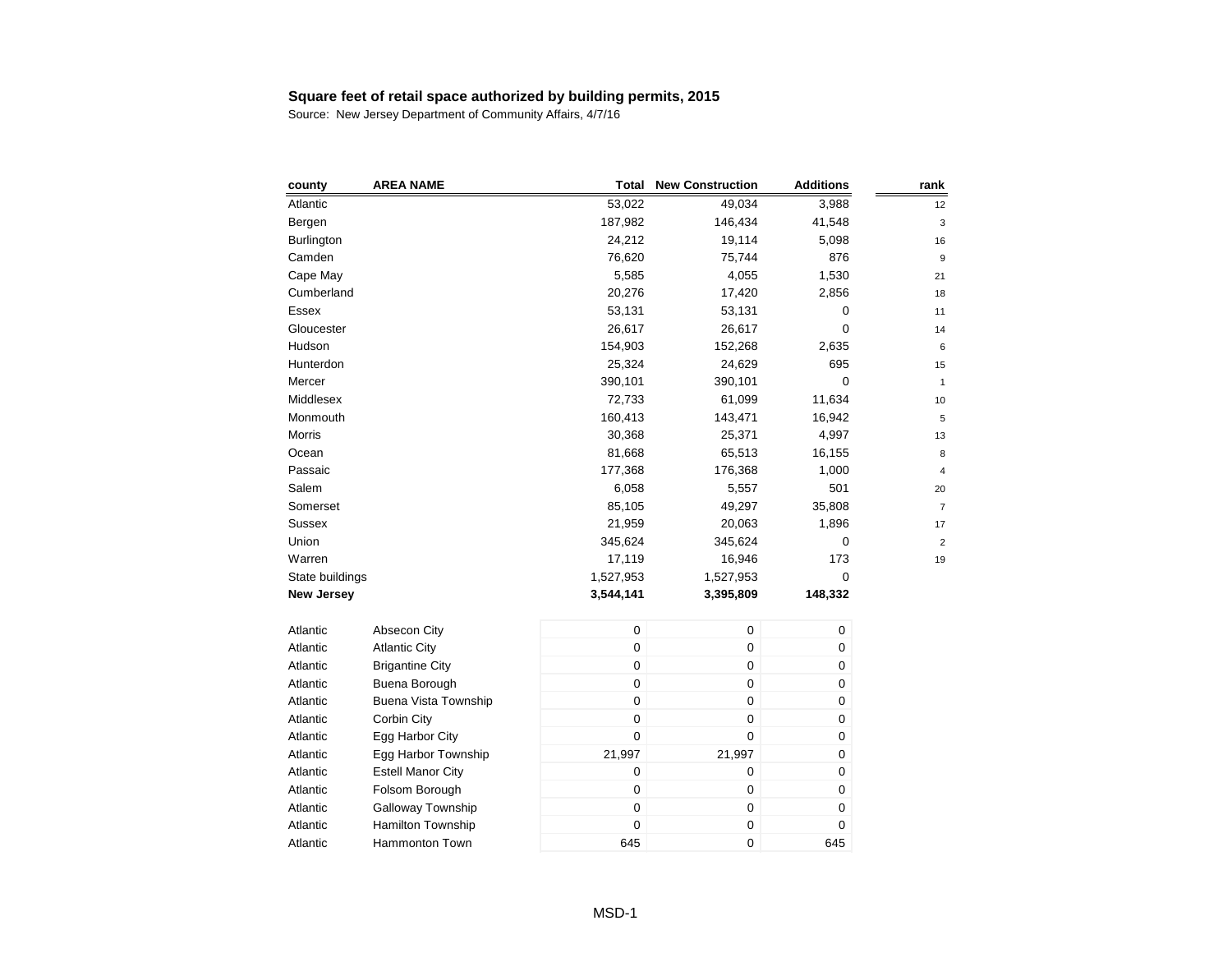| county   | <b>AREA NAME</b>                | Total            | <b>New Construction</b> | <b>Additions</b> | rank |
|----------|---------------------------------|------------------|-------------------------|------------------|------|
| Atlantic | Linwood City                    | 0                | 0                       | 0                |      |
| Atlantic | Longport Borough                | 0                | 0                       | 0                |      |
| Atlantic | Margate City                    | 0                | 0                       | 0                |      |
| Atlantic | Mullica Township                | 0                | 0                       | 0                |      |
| Atlantic | Northfield City                 | 5,855            | 5,855                   | 0                |      |
| Atlantic | Pleasantville City              | 9,212            | 9,212                   | 0                |      |
| Atlantic | Port Republic City              | 0                | 0                       | 0                |      |
| Atlantic | Somers Point City               | 11,970           | 11,970                  | $\pmb{0}$        |      |
| Atlantic | Ventnor City                    | $\mathbf 0$      | 0                       | 0                |      |
| Atlantic | <b>Weymouth Township</b>        | 3,343            | 0                       | 3,343            |      |
| Bergen   | Allendale Borough               | $\boldsymbol{0}$ | 0                       | 0                |      |
| Bergen   | Alpine Borough                  | 0                | 0                       | 0                |      |
| Bergen   | Bergenfield Borough             | $\mathsf 0$      | 0                       | 0                |      |
| Bergen   | Bogota Borough                  | 0                | 0                       | 0                |      |
| Bergen   | Carlstadt Borough               | 0                | 0                       | 0                |      |
| Bergen   | Cliffside Park Borough          | 0                | $\mathbf 0$             | 0                |      |
| Bergen   | Closter Borough                 | 45,404           | 45,404                  | 0                |      |
| Bergen   | Cresskill Borough               | $\mathbf 0$      | 0                       | $\pmb{0}$        |      |
| Bergen   | Demarest Borough                | 0                | 0                       | 0                |      |
| Bergen   | Dumont Borough                  | 0                | 0                       | 0                |      |
| Bergen   | Elmwood Park Borough            | 0                | 0                       | 0                |      |
| Bergen   | East Rutherford Borough         | 0                | 0                       | 0                |      |
| Bergen   | Edgewater Borough               | $\mathbf 0$      | 0                       | 0                |      |
| Bergen   | Emerson Borough                 | $\mathbf 0$      | 0                       | 0                |      |
| Bergen   | <b>Englewood City</b>           | $\mathbf{1}$     | 0                       | $\mathbf{1}$     |      |
| Bergen   | <b>Englewood Cliffs Borough</b> | 0                | 0                       | 0                |      |
| Bergen   | Fair Lawn Borough               | 31               | 0                       | 31               |      |
| Bergen   | Fairview Borough                | 0                | 0                       | 0                |      |
| Bergen   | Fort Lee Borough                | 10,625           | 10,625                  | 0                |      |
| Bergen   | Franklin Lakes Borough          | 0                | 0                       | 0                |      |
| Bergen   | <b>Garfield City</b>            | 50,002           | 50,002                  | 0                |      |
| Bergen   | Glen Rock Borough               | 0                | 0                       | 0                |      |
| Bergen   | Hackensack City                 | 41,516           | 0                       | 41,516           |      |
| Bergen   | Harrington Park Borough         | 0                | 0                       | 0                |      |
| Bergen   | Hasbrouck Heights Borough       | 0                | 0                       | 0                |      |
| Bergen   | Haworth Borough                 | 0                | 0                       | 0                |      |
| Bergen   | Hillsdale Borough               | 12,500           | 12,500                  | 0                |      |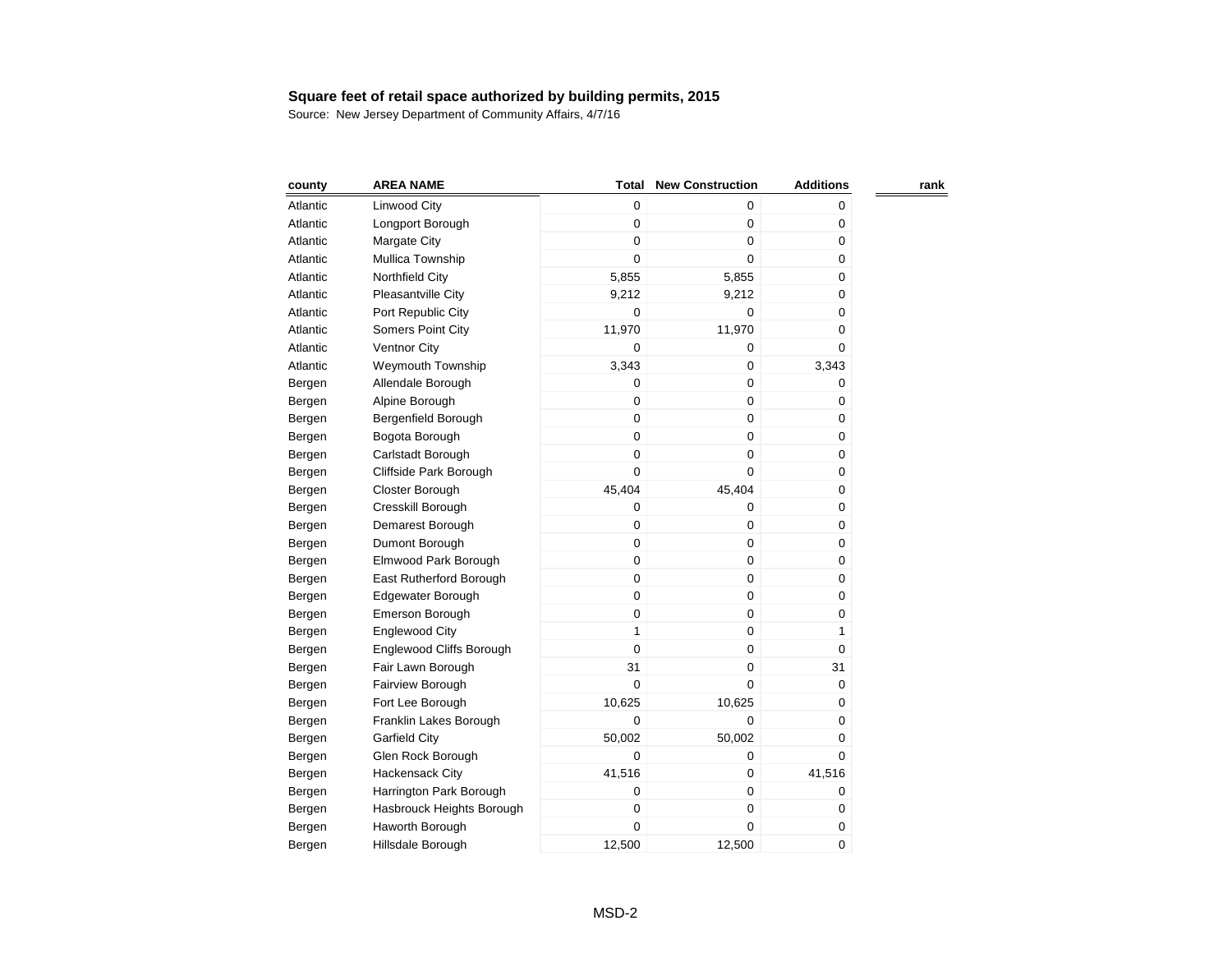| county | <b>AREA NAME</b>           | Total       | <b>New Construction</b> | <b>Additions</b> | rank |
|--------|----------------------------|-------------|-------------------------|------------------|------|
| Bergen | Ho-Ho-Kus Borough          | 0           | 0                       | 0                |      |
| Bergen | Leonia Borough             | 0           | $\mathbf 0$             | 0                |      |
| Bergen | Little Ferry Borough       | 10,211      | 10,211                  | 0                |      |
| Bergen | Lodi Borough               | 0           | 0                       | 0                |      |
| Bergen | Lyndhurst Township         | 0           | 0                       | 0                |      |
| Bergen | Mahwah Township            | 0           | 0                       | 0                |      |
| Bergen | Maywood Borough            | 0           | 0                       | 0                |      |
| Bergen | Midland Park Borough       | 0           | 0                       | 0                |      |
| Bergen | Montvale Borough           | 0           | 0                       | 0                |      |
| Bergen | Moonachie Borough          | 0           | 0                       | 0                |      |
| Bergen | New Milford Borough        | $\mathbf 0$ | 0                       | 0                |      |
| Bergen | North Arlington Borough    | 0           | 0                       | $\pmb{0}$        |      |
| Bergen | Northvale Borough          | $\mathbf 0$ | 0                       | 0                |      |
| Bergen | Norwood Borough            | 0           | 0                       | 0                |      |
| Bergen | Oakland Borough            | 0           | 0                       | 0                |      |
| Bergen | Old Tappan Borough         | 0           | 0                       | 0                |      |
| Bergen | Oradell Borough            | 0           | 0                       | 0                |      |
| Bergen | Palisades Park Borough     | 0           | 0                       | 0                |      |
| Bergen | Paramus Borough            | 0           | 0                       | 0                |      |
| Bergen | Park Ridge Borough         | 0           | 0                       | 0                |      |
| Bergen | Ramsey Borough             | 0           | 0                       | 0                |      |
| Bergen | Ridgefield Borough         | 0           | 0                       | 0                |      |
| Bergen | Ridgefield Park Village    | 0           | 0                       | 0                |      |
| Bergen | Ridgewood Village          | 0           | 0                       | 0                |      |
| Bergen | River Edge Borough         | 0           | 0                       | 0                |      |
| Bergen | River Vale Township        | 0           | 0                       | 0                |      |
| Bergen | Rochelle Park Township     | 0           | 0                       | 0                |      |
| Bergen | Rockleigh Borough          | 0           | 0                       | 0                |      |
| Bergen | Rutherford Borough         | 0           | 0                       | 0                |      |
| Bergen | Saddle Brook Township      | 0           | 0                       | 0                |      |
| Bergen | Saddle River Borough       | 0           | 0                       | 0                |      |
| Bergen | South Hackensack Twp       | 0           | 0                       | 0                |      |
| Bergen | <b>Teaneck Township</b>    | 0           | 0                       | 0                |      |
| Bergen | <b>Tenafly Borough</b>     | $\mathbf 0$ | 0                       | 0                |      |
| Bergen | Teterboro Borough          | 16,492      | 16,492                  | 0                |      |
| Bergen | Upper Saddle River Borough | 0           | 0                       | 0                |      |
| Bergen | Waldwick Borough           | 0           | 0                       | 0                |      |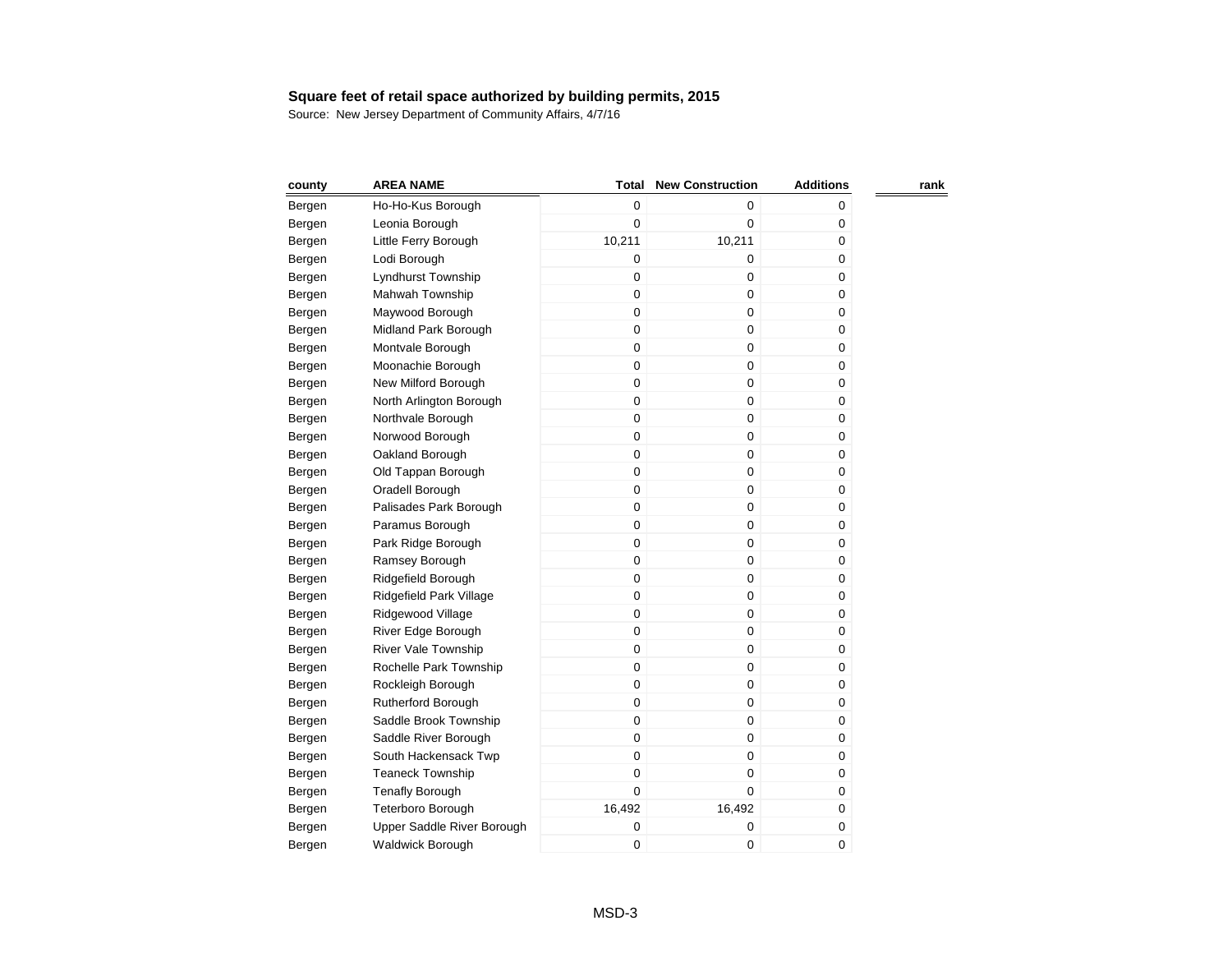| county            | <b>AREA NAME</b>               | <b>Total</b> | <b>New Construction</b> | <b>Additions</b> | rank |
|-------------------|--------------------------------|--------------|-------------------------|------------------|------|
| Bergen            | <b>Wallington Borough</b>      | $\mathbf 0$  | $\mathbf 0$             | 0                |      |
| Bergen            | <b>Washington Township</b>     | 1,200        | 1,200                   | 0                |      |
| Bergen            | Westwood Borough               | 0            | 0                       | 0                |      |
| Bergen            | Woodcliff Lake Borough         | 0            | $\mathbf 0$             | 0                |      |
| Bergen            | Wood-Ridge Borough             | $\mathbf 0$  | $\mathbf 0$             | 0                |      |
| Bergen            | <b>Wyckoff Township</b>        | $\mathbf 0$  | $\mathbf 0$             | 0                |      |
| Burlington        | <b>Bass River Township</b>     | $\mathbf 0$  | $\mathbf 0$             | 0                |      |
| <b>Burlington</b> | <b>Beverly City</b>            | 8,424        | 8,424                   | 0                |      |
| <b>Burlington</b> | <b>Bordentown City</b>         | 0            | 0                       | 0                |      |
| <b>Burlington</b> | <b>Bordentown Township</b>     | $\mathsf 0$  | $\mathbf 0$             | 0                |      |
| <b>Burlington</b> | <b>Burlington City</b>         | $\mathbf 0$  | $\mathbf 0$             | 0                |      |
| <b>Burlington</b> | <b>Burlington Township</b>     | $\mathbf 0$  | $\mathbf 0$             | 0                |      |
| <b>Burlington</b> | <b>Chesterfield Township</b>   | $\mathbf 0$  | $\mathbf 0$             | 0                |      |
| Burlington        | Cinnaminson Township           | 4,690        | 4,690                   | 0                |      |
| Burlington        | Delanco Township               | $\mathbf 0$  | $\mathbf 0$             | 0                |      |
| <b>Burlington</b> | Delran Township                | 6,000        | 6,000                   | 0                |      |
| Burlington        | Eastampton Township            | $\mathbf 0$  | $\mathbf 0$             | 0                |      |
| <b>Burlington</b> | <b>Edgewater Park Township</b> | 0            | $\pmb{0}$               | 0                |      |
| <b>Burlington</b> | Evesham Township               | 0            | $\mathbf 0$             | 0                |      |
| <b>Burlington</b> | Fieldsboro Borough             | 0            | $\mathbf 0$             | 0                |      |
| <b>Burlington</b> | Florence Township              | $\mathbf 0$  | $\mathbf 0$             | 0                |      |
| <b>Burlington</b> | <b>Hainesport Township</b>     | $\mathbf 0$  | $\mathbf 0$             | 0                |      |
| <b>Burlington</b> | <b>Lumberton Township</b>      | 0            | $\pmb{0}$               | 0                |      |
| <b>Burlington</b> | <b>Mansfield Township</b>      | 0            | $\pmb{0}$               | 0                |      |
| <b>Burlington</b> | Maple Shade Township           | 0            | 0                       | 0                |      |
| <b>Burlington</b> | <b>Medford Township</b>        | 0            | 0                       | 0                |      |
| Burlington        | Medford Lakes Borough          | $\mathbf 0$  | 0                       | 0                |      |
| <b>Burlington</b> | Moorestown Township            | 5,098        | $\mathbf 0$             | 5,098            |      |
| <b>Burlington</b> | Mount Holly Township           | 0            | $\pmb{0}$               | 0                |      |
| <b>Burlington</b> | Mount Laurel Township          | 0            | $\mathbf 0$             | 0                |      |
| Burlington        | New Hanover Township           | 0            | $\pmb{0}$               | 0                |      |
| Burlington        | North Hanover Township         | $\mathbf 0$  | 0                       | 0                |      |
| Burlington        | Palmyra Borough                | $\mathbf 0$  | $\pmb{0}$               | 0                |      |
| <b>Burlington</b> | Pemberton Borough              | 0            | $\pmb{0}$               | 0                |      |
| <b>Burlington</b> | Pemberton Township             | 0            | $\pmb{0}$               | 0                |      |
| <b>Burlington</b> | <b>Riverside Township</b>      | 0            | $\pmb{0}$               | 0                |      |
| Burlington        | Riverton Borough               | 0            | 0                       | 0                |      |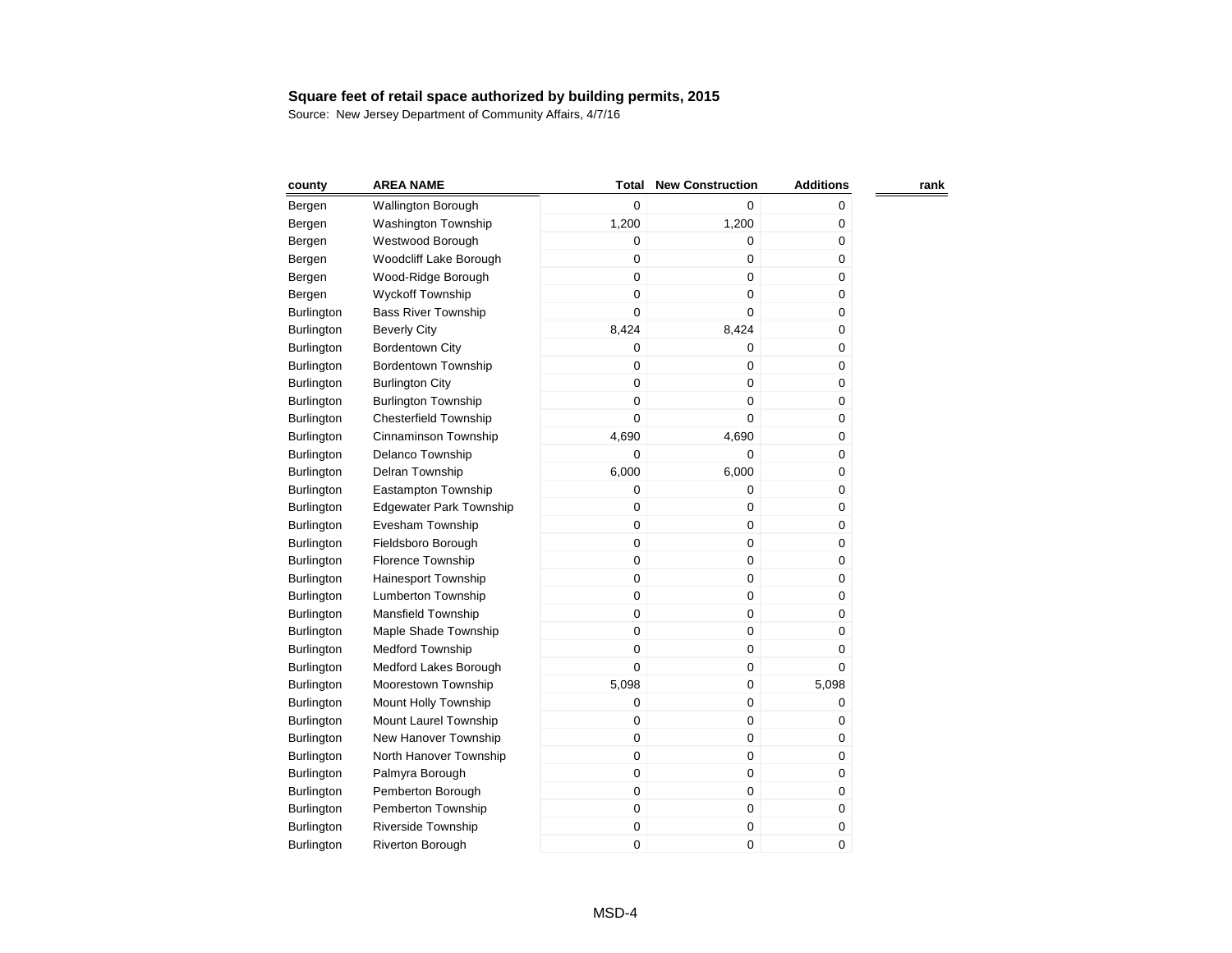| county     | <b>AREA NAME</b>           | Total       | <b>New Construction</b> | <b>Additions</b> | rank |
|------------|----------------------------|-------------|-------------------------|------------------|------|
| Burlington | Shamong Township           | $\mathbf 0$ | 0                       | 0                |      |
| Burlington | Southampton Township       | $\mathbf 0$ | $\pmb{0}$               | 0                |      |
| Burlington | Springfield Township       | $\mathbf 0$ | $\pmb{0}$               | 0                |      |
| Burlington | <b>Tabernacle Township</b> | $\mathbf 0$ | $\mathbf 0$             | $\pmb{0}$        |      |
| Burlington | <b>Washington Township</b> | $\mathbf 0$ | $\mathbf 0$             | 0                |      |
| Burlington | <b>Westampton Township</b> | $\mathbf 0$ | $\mathbf 0$             | 0                |      |
| Burlington | Willingboro Township       | $\mathbf 0$ | $\pmb{0}$               | $\pmb{0}$        |      |
| Burlington | <b>Woodland Township</b>   | $\mathbf 0$ | $\mathbf 0$             | $\mathbf 0$      |      |
| Burlington | Wrightstown Borough        | $\mathbf 0$ | $\pmb{0}$               | 0                |      |
| Camden     | Audubon Borough            | $\mathbf 0$ | $\boldsymbol{0}$        | 0                |      |
| Camden     | Audubon Park Borough       | $\mathbf 0$ | $\mathbf 0$             | $\pmb{0}$        |      |
| Camden     | <b>Barrington Borough</b>  | 5,557       | 5,557                   | $\mathbf 0$      |      |
| Camden     | Bellmawr Borough           | $\mathbf 0$ | $\mathbf 0$             | 0                |      |
| Camden     | Berlin Borough             | $\mathbf 0$ | $\boldsymbol{0}$        | 0                |      |
| Camden     | Berlin Township            | $\mathbf 0$ | $\pmb{0}$               | 0                |      |
| Camden     | Brooklawn Borough          | $\mathbf 0$ | $\mathbf 0$             | 0                |      |
| Camden     | Camden City                | 9,180       | 9,180                   | 0                |      |
| Camden     | Cherry Hill Township       | $\mathbf 0$ | $\pmb{0}$               | 0                |      |
| Camden     | <b>Chesilhurst Borough</b> | $\mathbf 0$ | 0                       | 0                |      |
| Camden     | <b>Clementon Borough</b>   | $\mathbf 0$ | $\mathbf 0$             | 0                |      |
| Camden     | Collingswood Borough       | 876         | $\pmb{0}$               | 876              |      |
| Camden     | Gibbsboro Borough          | $\mathbf 0$ | $\mathbf 0$             | 0                |      |
| Camden     | <b>Gloucester City</b>     | $\Omega$    | $\mathbf 0$             | 0                |      |
| Camden     | <b>Gloucester Township</b> | 61,007      | 61,007                  | 0                |      |
| Camden     | Haddon Township            | $\mathbf 0$ | $\boldsymbol{0}$        | 0                |      |
| Camden     | Haddonfield Borough        | 0           | 0                       | 0                |      |
| Camden     | Haddon Heights Borough     | $\mathbf 0$ | $\mathbf 0$             | 0                |      |
| Camden     | Hi-nella Borough           | $\mathbf 0$ | $\boldsymbol{0}$        | 0                |      |
| Camden     | Laurel Springs Borough     | $\mathbf 0$ | $\boldsymbol{0}$        | 0                |      |
| Camden     | Lawnside Borough           | $\mathbf 0$ | $\mathbf 0$             | 0                |      |
| Camden     | Lindenwold Borough         | $\mathbf 0$ | $\boldsymbol{0}$        | 0                |      |
| Camden     | Magnolia Borough           | $\mathbf 0$ | $\boldsymbol{0}$        | 0                |      |
| Camden     | Merchantville Borough      | $\mathbf 0$ | $\boldsymbol{0}$        | 0                |      |
| Camden     | Mount Ephraim Borough      | $\mathbf 0$ | $\pmb{0}$               | 0                |      |
| Camden     | Oaklyn Borough             | $\mathbf 0$ | $\boldsymbol{0}$        | 0                |      |
| Camden     | Pennsauken Township        | $\pmb{0}$   | 0                       | 0                |      |
| Camden     | Pine Hill Borough          | $\mathbf 0$ | 0                       | 0                |      |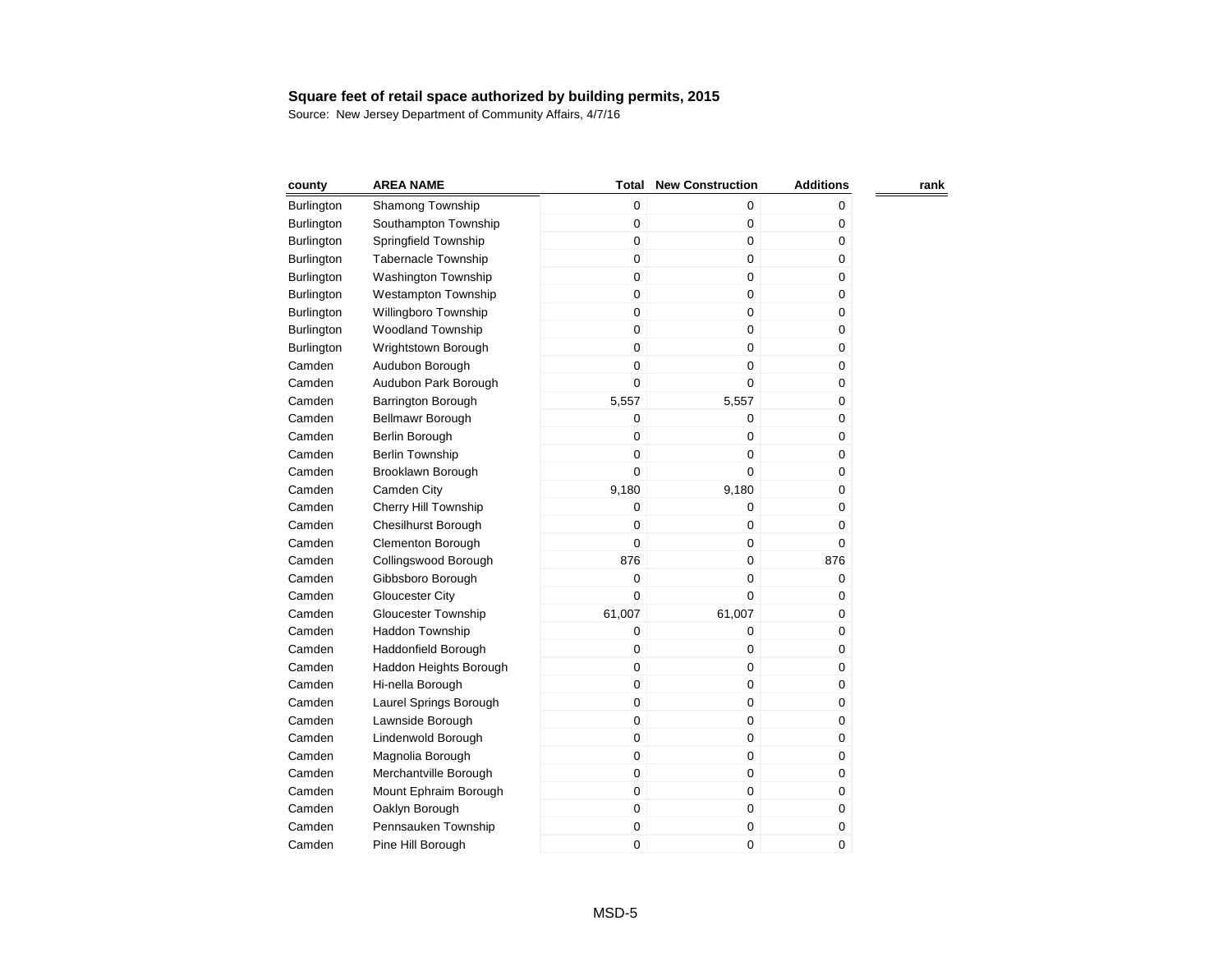| county     | <b>AREA NAME</b>           | Total       | <b>New Construction</b> | <b>Additions</b> | rank |
|------------|----------------------------|-------------|-------------------------|------------------|------|
| Camden     | Pine Valley Borough        | $\mathbf 0$ | $\pmb{0}$               | 0                |      |
| Camden     | Runnemede Borough          | 0           | $\pmb{0}$               | 0                |      |
| Camden     | Somerdale Borough          | 0           | $\pmb{0}$               | 0                |      |
| Camden     | Stratford Borough          | $\mathbf 0$ | $\mathbf 0$             | 0                |      |
| Camden     | <b>Tavistock Borough</b>   | 0           | $\mathbf 0$             | 0                |      |
| Camden     | Voorhees Township          | 0           | $\mathbf 0$             | 0                |      |
| Camden     | <b>Waterford Township</b>  | 0           | $\pmb{0}$               | 0                |      |
| Camden     | <b>Winslow Township</b>    | 0           | $\pmb{0}$               | 0                |      |
| Camden     | Woodlynne Borough          | $\mathsf 0$ | $\mathbf 0$             | 0                |      |
| Cape May   | Avalon Borough             | 0           | $\mathbf 0$             | 0                |      |
| Cape May   | Cape May City              | $\mathbf 0$ | $\pmb{0}$               | 0                |      |
| Cape May   | Cape May Point Borough     | $\mathbf 0$ | $\pmb{0}$               | 0                |      |
| Cape May   | Dennis Township            | $\mathbf 0$ | $\mathbf 0$             | 0                |      |
| Cape May   | Lower Township             | $\mathbf 0$ | $\mathbf 0$             | 0                |      |
| Cape May   | Middle Township            | $\mathbf 0$ | $\mathbf 0$             | 0                |      |
| Cape May   | North Wildwood City        | $\mathbf 0$ | $\mathbf 0$             | 0                |      |
| Cape May   | Ocean City                 | 1,229       | 1,229                   | 0                |      |
| Cape May   | Sea Isle City              | $\mathbf 0$ | $\mathbf 0$             | 0                |      |
| Cape May   | Stone Harbor Borough       | 0           | $\mathbf 0$             | 0                |      |
| Cape May   | <b>Upper Township</b>      | $\mathbf 0$ | $\mathbf 0$             | 0                |      |
| Cape May   | West Cape May Borough      | 2,506       | 2,506                   | 0                |      |
| Cape May   | West Wildwood Borough      | 0           | $\mathbf 0$             | 0                |      |
| Cape May   | <b>Wildwood City</b>       | 1,850       | 320                     | 1,530            |      |
| Cape May   | Wildwood Crest Borough     | 0           | $\mathbf 0$             | 0                |      |
| Cape May   | Woodbine Borough           | 0           | $\mathbf 0$             | 0                |      |
| Cumberland | <b>Bridgeton City</b>      | 2,856       | $\pmb{0}$               | 2,856            |      |
| Cumberland | <b>Commercial Township</b> | 0           | $\mathbf 0$             | 0                |      |
| Cumberland | Deerfield Township         | 0           | $\mathbf 0$             | 0                |      |
| Cumberland | Downe Township             | $\mathbf 0$ | $\mathbf 0$             | 0                |      |
| Cumberland | <b>Fairfield Township</b>  | $\mathbf 0$ | $\pmb{0}$               | 0                |      |
| Cumberland | <b>Greenwich Township</b>  | 0           | $\pmb{0}$               | 0                |      |
| Cumberland | <b>Hopewell Township</b>   | $\mathbf 0$ | $\mathbf 0$             | 0                |      |
| Cumberland | Lawrence Township          | $\mathbf 0$ | $\mathbf 0$             | 0                |      |
| Cumberland | Maurice River Township     | $\mathbf 0$ | $\pmb{0}$               | 0                |      |
| Cumberland | Millville City             | 0           | $\pmb{0}$               | 0                |      |
| Cumberland | Shiloh Borough             | 0           | $\pmb{0}$               | 0                |      |
| Cumberland | <b>Stow Creek Township</b> | 0           | $\mathbf 0$             | 0                |      |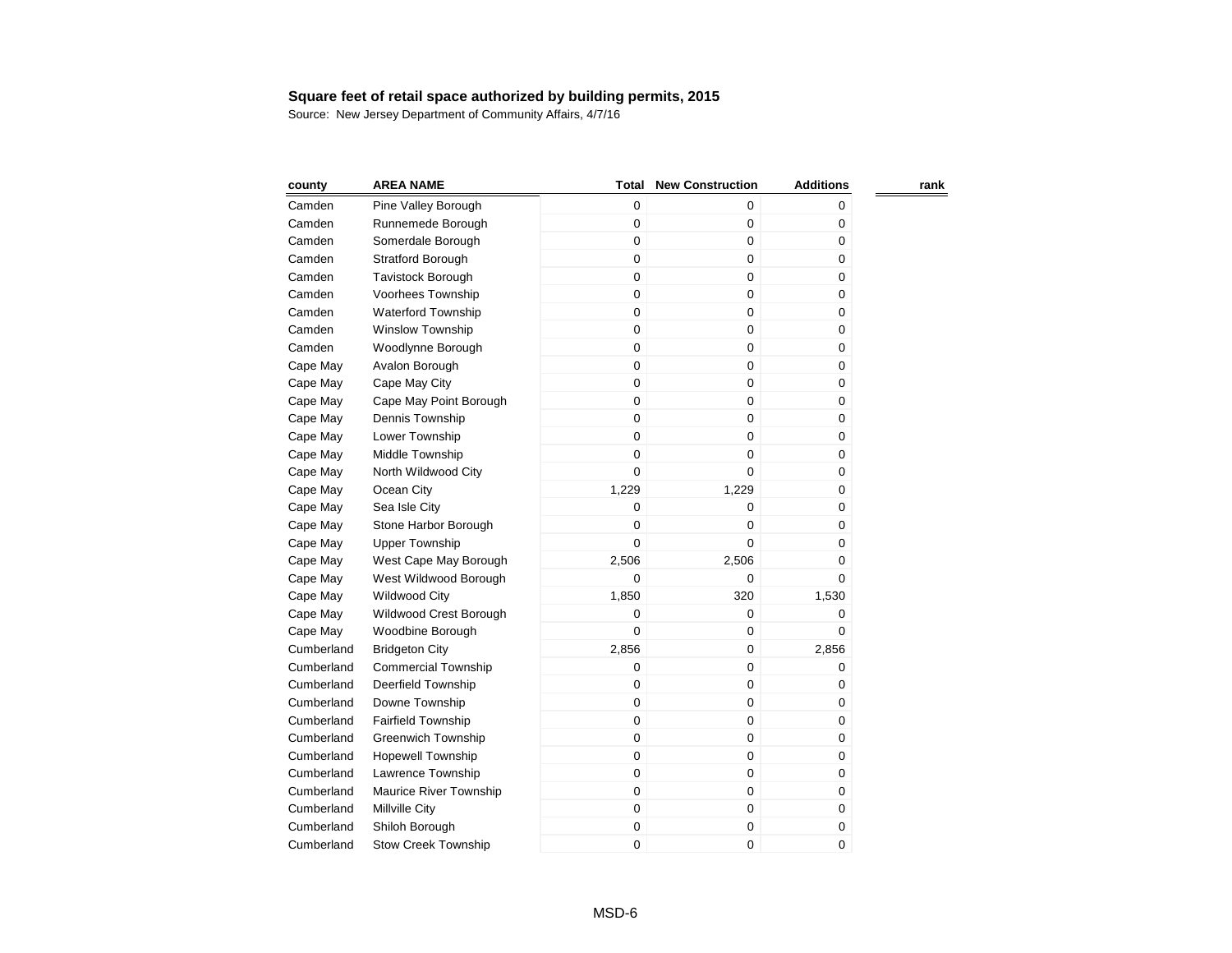| county       | <b>AREA NAME</b>                | <b>Total</b> | <b>New Construction</b> | <b>Additions</b> | rank |
|--------------|---------------------------------|--------------|-------------------------|------------------|------|
| Cumberland   | <b>Upper Deerfield Township</b> | 0            | $\Omega$                | 0                |      |
| Cumberland   | <b>Vineland City</b>            | 17,420       | 17,420                  | 0                |      |
| Essex        | <b>Belleville Township</b>      | $\mathbf 0$  | 0                       | 0                |      |
| Essex        | <b>Bloomfield Township</b>      | 36,997       | 36,997                  | 0                |      |
| Essex        | Caldwell Borough                | $\mathbf 0$  | 0                       | 0                |      |
| Essex        | Cedar Grove Township            | 0            | $\mathbf 0$             | 0                |      |
| Essex        | East Orange City                | 2,718        | 2,718                   | 0                |      |
| Essex        | Essex Fells Borough             | 0            | 0                       | $\pmb{0}$        |      |
| Essex        | Fairfield Township              | 0            | 0                       | 0                |      |
| Essex        | Glen Ridge Borough              | $\mathbf 0$  | $\mathbf 0$             | 0                |      |
| Essex        | Irvington Township              | 0            | $\mathbf 0$             | 0                |      |
| Essex        | Livingston Township             | 0            | 0                       | 0                |      |
| Essex        | Maplewood Township              | 2,964        | 2,964                   | $\pmb{0}$        |      |
| Essex        | Millburn Township               | 0            | 0                       | $\pmb{0}$        |      |
| Essex        | <b>Montclair Township</b>       | 0            | 0                       | $\mathbf 0$      |      |
| Essex        | <b>Newark City</b>              | 10,452       | 10,452                  | 0                |      |
| Essex        | North Caldwell Borough          | 0            | 0                       | 0                |      |
| Essex        | Nutley Township                 | 0            | 0                       | $\mathbf 0$      |      |
| Essex        | City of Orange Township         | 0            | $\mathbf 0$             | 0                |      |
| Essex        | Roseland Borough                | 0            | $\mathbf 0$             | 0                |      |
| Essex        | South Orange Village            | 0            | 0                       | 0                |      |
| <b>Essex</b> | Verona Township                 | 0            | 0                       | 0                |      |
| Essex        | West Caldwell Township          | 0            | $\pmb{0}$               | 0                |      |
| Essex        | West Orange Township            | 0            | $\mathbf 0$             | 0                |      |
| Gloucester   | Clayton Borough                 | $\mathbf 0$  | 0                       | 0                |      |
| Gloucester   | Deptford Township               | 19,800       | 19,800                  | 0                |      |
| Gloucester   | East Greenwich Township         | 0            | 0                       | 0                |      |
| Gloucester   | Elk Township                    | 0            | 0                       | 0                |      |
| Gloucester   | Franklin Township               | $\mathbf 0$  | 0                       | 0                |      |
| Gloucester   | Glassboro Borough               | $\mathbf{1}$ | 1                       | 0                |      |
| Gloucester   | <b>Greenwich Township</b>       | $\mathbf 0$  | 0                       | 0                |      |
| Gloucester   | Harrison Township               | $\mathbf 0$  | 0                       | 0                |      |
| Gloucester   | Logan Township                  | $\mathbf 0$  | 0                       | 0                |      |
| Gloucester   | Mantua Township                 | $\mathbf 0$  | 0                       | 0                |      |
| Gloucester   | Monroe Township                 | $\mathbf 0$  | 0                       | 0                |      |
| Gloucester   | National Park Borough           | 0            | 0                       | 0                |      |
| Gloucester   | Newfield Borough                | 0            | 0                       | 0                |      |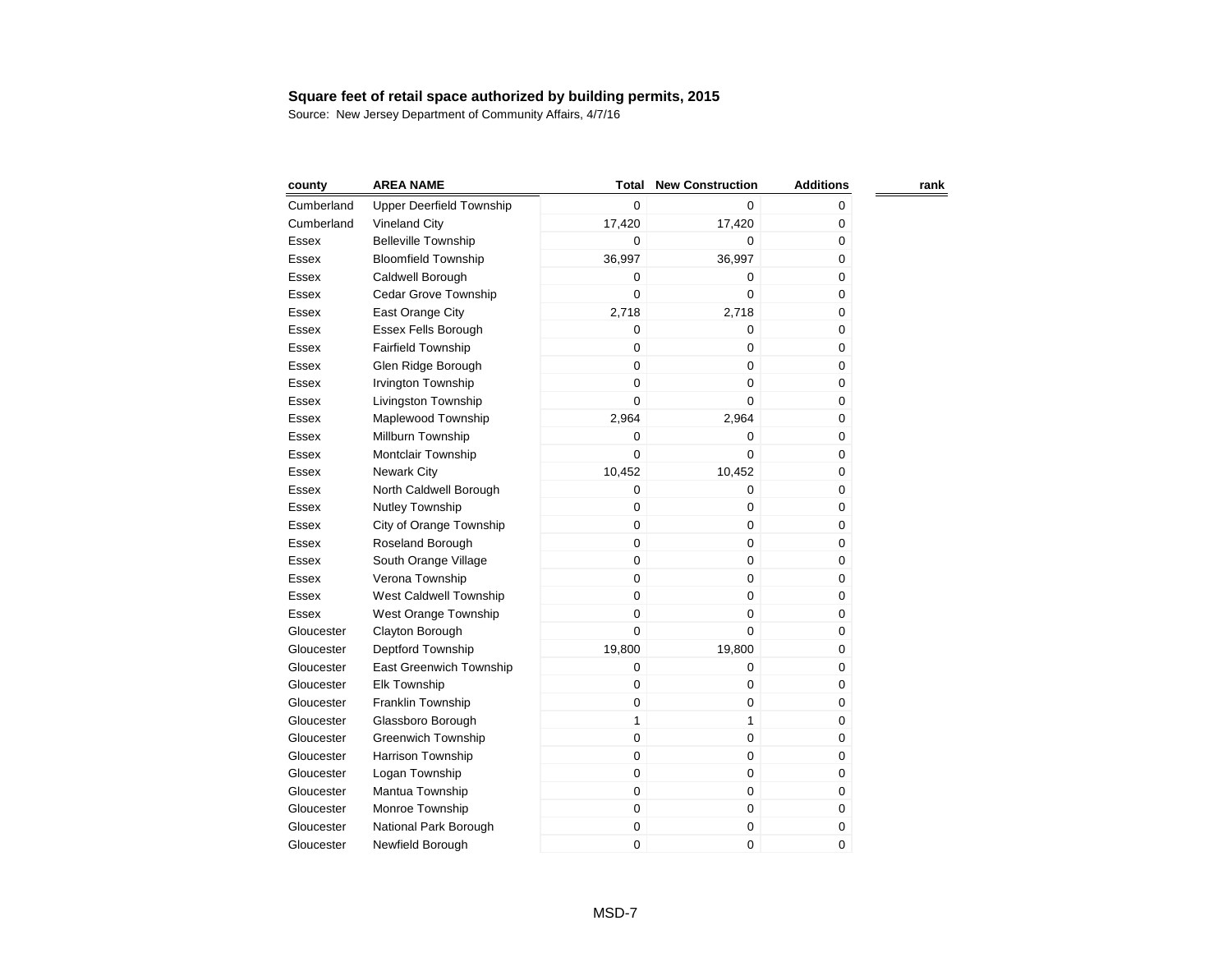| county     | <b>AREA NAME</b>          | Total       | <b>New Construction</b> | <b>Additions</b> | rank |
|------------|---------------------------|-------------|-------------------------|------------------|------|
| Gloucester | Paulsboro Borough         | $\mathbf 0$ | 0                       | 0                |      |
| Gloucester | Pitman Borough            | $\mathbf 0$ | $\boldsymbol{0}$        | 0                |      |
| Gloucester | South Harrison Township   | $\mathbf 0$ | $\boldsymbol{0}$        | 0                |      |
| Gloucester | Swedesboro Borough        | $\mathbf 0$ | $\mathbf 0$             | 0                |      |
| Gloucester | Washington Township       | 6,816       | 6,816                   | 0                |      |
| Gloucester | Wenonah Borough           | $\mathbf 0$ | 0                       | 0                |      |
| Gloucester | West Deptford Township    | $\mathbf 0$ | $\pmb{0}$               | 0                |      |
| Gloucester | Westville Borough         | $\mathbf 0$ | $\mathbf 0$             | 0                |      |
| Gloucester | <b>Woodbury City</b>      | $\mathbf 0$ | $\mathbf 0$             | 0                |      |
| Gloucester | Woodbury Heights Borough  | $\mathbf 0$ | $\mathbf 0$             | 0                |      |
| Gloucester | <b>Woolwich Township</b>  | $\mathbf 0$ | $\mathbf 0$             | 0                |      |
| Hudson     | <b>Bayonne City</b>       | $\mathbf 0$ | $\pmb{0}$               | 0                |      |
| Hudson     | East Newark Borough       | $\mathbf 0$ | $\mathbf 0$             | 0                |      |
| Hudson     | <b>Guttenberg Town</b>    | $\mathbf 0$ | $\mathbf 0$             | $\pmb{0}$        |      |
| Hudson     | <b>Harrison Town</b>      | 10,976      | 10,976                  | $\mathbf 0$      |      |
| Hudson     | Hoboken City              | 1,626       | 0                       | 1,626            |      |
| Hudson     | Jersey City               | 1,009       | $\mathbf 0$             | 1,009            |      |
| Hudson     | Kearny Town               | 141,292     | 141,292                 | $\pmb{0}$        |      |
| Hudson     | North Bergen Township     | $\mathbf 0$ | $\mathbf 0$             | 0                |      |
| Hudson     | Secaucus Town             | $\mathbf 0$ | $\mathbf 0$             | 0                |      |
| Hudson     | <b>Union City</b>         | $\mathbf 0$ | $\boldsymbol{0}$        | 0                |      |
| Hudson     | Weehawken Township        | $\mathbf 0$ | $\boldsymbol{0}$        | 0                |      |
| Hudson     | West New York Town        | $\mathbf 0$ | $\pmb{0}$               | 0                |      |
| Hunterdon  | Alexandria Township       | $\mathbf 0$ | $\mathbf 0$             | 0                |      |
| Hunterdon  | <b>Bethlehem Township</b> | $\mathbf 0$ | $\mathbf 0$             | 0                |      |
| Hunterdon  | <b>Bloomsbury Borough</b> | 2,000       | 2,000                   | 0                |      |
| Hunterdon  | Califon Borough           | $\mathbf 0$ | 0                       | 0                |      |
| Hunterdon  | <b>Clinton Town</b>       | $\mathbf 0$ | 0                       | 0                |      |
| Hunterdon  | <b>Clinton Township</b>   | 8,900       | 8,900                   | 0                |      |
| Hunterdon  | Delaware Township         | $\mathbf 0$ | $\mathbf 0$             | 0                |      |
| Hunterdon  | East Amwell Township      | $\mathbf 0$ | 0                       | 0                |      |
| Hunterdon  | Flemington Borough        | $\mathbf 0$ | 0                       | 0                |      |
| Hunterdon  | Franklin Township         | $\mathbf 0$ | $\mathbf 0$             | 0                |      |
| Hunterdon  | Frenchtown Borough        | $\mathbf 0$ | $\boldsymbol{0}$        | 0                |      |
| Hunterdon  | Glen Gardner Borough      | $\mathbf 0$ | $\pmb{0}$               | 0                |      |
| Hunterdon  | Hampton Borough           | $\mathbf 0$ | $\pmb{0}$               | $\pmb{0}$        |      |
| Hunterdon  | High Bridge Borough       | $\mathbf 0$ | 0                       | 0                |      |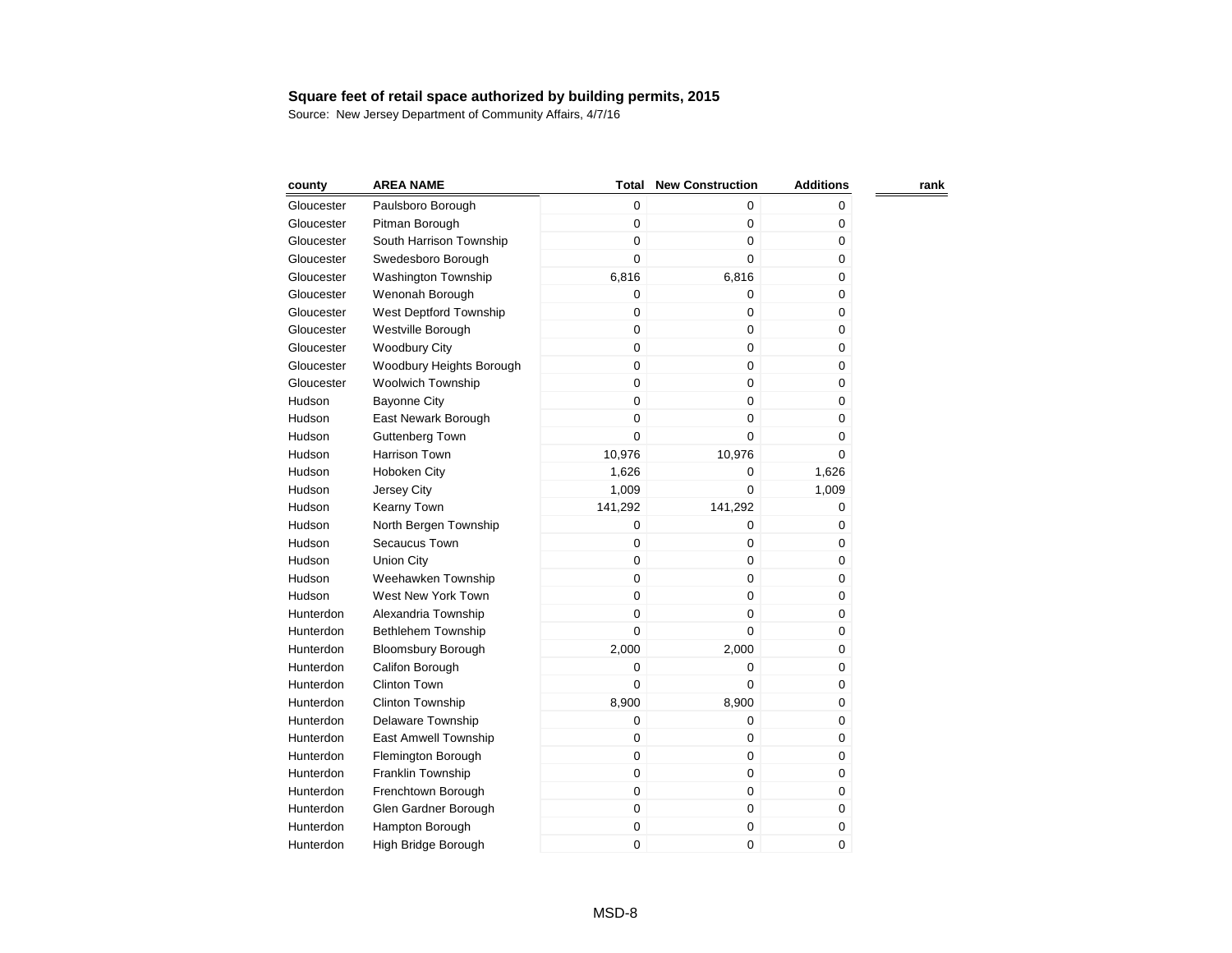| county    | <b>AREA NAME</b>            | Total                | <b>New Construction</b> | <b>Additions</b> | rank |
|-----------|-----------------------------|----------------------|-------------------------|------------------|------|
| Hunterdon | <b>Holland Township</b>     | 0                    | 0                       | 0                |      |
| Hunterdon | Kingwood Township           | $\mathbf 0$          | $\boldsymbol{0}$        | 0                |      |
| Hunterdon | Lambertville City           | $\mathbf 0$          | $\boldsymbol{0}$        | 0                |      |
| Hunterdon | Lebanon Borough             | 98                   | $\mathbf 0$             | 98               |      |
| Hunterdon | Lebanon Township            | $\mathbf 0$          | $\mathbf 0$             | $\mathbf 0$      |      |
| Hunterdon | Milford Borough             | $\mathbf 0$          | $\mathbf 0$             | $\Omega$         |      |
| Hunterdon | Raritan Township            | 597                  | $\mathbf 0$             | 597              |      |
| Hunterdon | <b>Readington Township</b>  | 13,729               | 13,729                  | 0                |      |
| Hunterdon | Stockton Borough            | $\mathbf 0$          | $\mathbf 0$             | $\pmb{0}$        |      |
| Hunterdon | <b>Tewksbury Township</b>   | $\mathbf 0$          | $\mathbf 0$             | $\mathbf 0$      |      |
| Hunterdon | Union Township              | $\mathbf 0$          | $\mathbf 0$             | 0                |      |
| Hunterdon | <b>West Amwell Township</b> | $\mathbf 0$          | $\mathbf 0$             | 0                |      |
| Mercer    | East Windsor Township       | 25,319               | 25,319                  | $\pmb{0}$        |      |
| Mercer    | Ewing Township              | $\mathbf 0$          | 0                       | $\pmb{0}$        |      |
| Mercer    | <b>Hamilton Township</b>    | 175,369              | 175,369                 | $\mathbf 0$      |      |
| Mercer    | <b>Hightstown Borough</b>   | $\mathbf 0$          | $\mathbf 0$             | 0                |      |
| Mercer    | Hopewell Borough            | $\mathbf 0$          | $\pmb{0}$               | 0                |      |
| Mercer    | <b>Hopewell Township</b>    | $\mathbf 0$          | $\mathbf 0$             | $\pmb{0}$        |      |
| Mercer    | Lawrence Township           | 174,835              | 174,835                 | 0                |      |
| Mercer    | Pennington Borough          | $\Omega$             | $\mathbf 0$             | 0                |      |
| Mercer    | Princeton Borough           | See Princeton (1114) |                         |                  |      |
| Mercer    | Princeton Township          | 0                    | $\boldsymbol{0}$        | 0                |      |
| Mercer    | <b>Trenton City</b>         | $\mathbf 0$          | 0                       | 0                |      |
| Mercer    | Robbinsville Township       | 14,578               | 14,578                  | 0                |      |
| Mercer    | West Windsor Township       | $\mathbf 0$          | $\pmb{0}$               | 0                |      |
| Middlesex | Carteret Borough            | $\mathbf 0$          | 0                       | 0                |      |
| Middlesex | Cranbury Township           | $\mathbf 0$          | 0                       | 0                |      |
| Middlesex | Dunellen Borough            | $\mathbf 0$          | 0                       | 0                |      |
| Middlesex | East Brunswick Township     | $\mathbf 0$          | 0                       | 0                |      |
| Middlesex | <b>Edison Township</b>      | 13,602               | 13,602                  | 0                |      |
| Middlesex | Helmetta Borough            | $\mathbf 0$          | $\pmb{0}$               | 0                |      |
| Middlesex | Highland Park Borough       | $\mathbf 0$          | $\mathbf 0$             | 0                |      |
| Middlesex | Jamesburg Borough           | $\mathbf 0$          | 0                       | 0                |      |
| Middlesex | Old Bridge Township         | 28,086               | 28,086                  | 0                |      |
| Middlesex | Metuchen Borough            | 10,817               | 10,817                  | 0                |      |
| Middlesex | Middlesex Borough           | 0                    | 0                       | 0                |      |
| Middlesex | Milltown Borough            | $\mathbf 0$          | 0                       | 0                |      |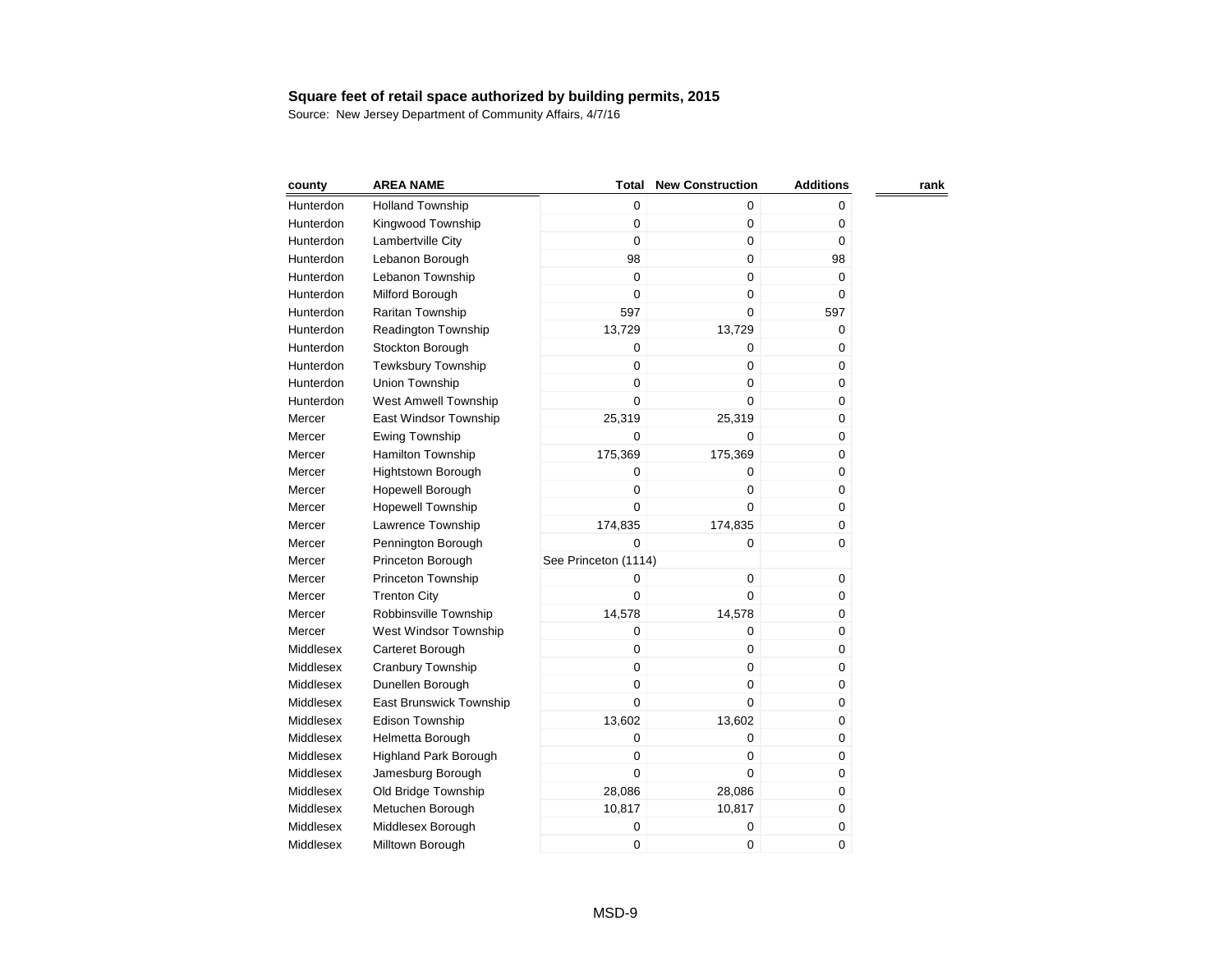| county    | <b>AREA NAME</b>             | <b>Total</b> | <b>New Construction</b> | <b>Additions</b> | rank |
|-----------|------------------------------|--------------|-------------------------|------------------|------|
| Middlesex | Monroe Township              | 0            | $\mathbf 0$             | 0                |      |
| Middlesex | New Brunswick City           | 0            | $\mathbf 0$             | $\pmb{0}$        |      |
| Middlesex | North Brunswick Township     | 0            | $\pmb{0}$               | 0                |      |
| Middlesex | Perth Amboy City             | 1,872        | $\mathbf 0$             | 1,872            |      |
| Middlesex | Piscataway Township          | 6,596        | 6,596                   | 0                |      |
| Middlesex | Plainsboro Township          | 0            | $\mathbf 0$             | 0                |      |
| Middlesex | Sayreville Borough           | $\mathbf 0$  | $\mathbf 0$             | 0                |      |
| Middlesex | South Amboy City             | $\mathbf 0$  | $\mathbf 0$             | 0                |      |
| Middlesex | South Brunswick Township     | 0            | 0                       | 0                |      |
| Middlesex | South Plainfield Borough     | 0            | $\mathbf 0$             | $\pmb{0}$        |      |
| Middlesex | South River Borough          | 0            | $\mathbf 0$             | $\pmb{0}$        |      |
| Middlesex | Spotswood Borough            | 0            | $\Omega$                | $\mathbf 0$      |      |
| Middlesex | Woodbridge Township          | 11,760       | 1,998                   | 9,762            |      |
| Monmouth  | Allenhurst Borough           | 0            | $\pmb{0}$               | 0                |      |
| Monmouth  | Allentown Borough            | $\mathbf 0$  | $\mathbf 0$             | 0                |      |
| Monmouth  | Asbury Park City             | $\mathbf 0$  | $\mathbf 0$             | 0                |      |
| Monmouth  | Atlantic Highlands Borough   | $\mathbf 0$  | $\mathbf 0$             | 0                |      |
| Monmouth  | Avon-by-the-Sea Borough      | $\mathbf 0$  | $\pmb{0}$               | 0                |      |
| Monmouth  | <b>Belmar Borough</b>        | $\mathbf 0$  | $\pmb{0}$               | 0                |      |
| Monmouth  | <b>Bradley Beach Borough</b> | 0            | $\pmb{0}$               | 0                |      |
| Monmouth  | <b>Brielle Borough</b>       | $\mathbf 0$  | $\mathbf 0$             | 0                |      |
| Monmouth  | <b>Colts Neck Township</b>   | $\mathbf 0$  | $\mathbf 0$             | 0                |      |
| Monmouth  | Deal Borough                 | 0            | $\pmb{0}$               | 0                |      |
| Monmouth  | Eatontown Borough            | 0            | $\mathbf 0$             | 0                |      |
| Monmouth  | Englishtown Borough          | 0            | 0                       | 0                |      |
| Monmouth  | Fair Haven Borough           | $\mathbf 0$  | 0                       | 0                |      |
| Monmouth  | Farmingdale Borough          | 0            | 0                       | 0                |      |
| Monmouth  | Freehold Borough             | $\mathbf 0$  | $\mathbf 0$             | 0                |      |
| Monmouth  | Freehold Township            | $\mathbf 0$  | $\mathbf 0$             | 0                |      |
| Monmouth  | <b>Highlands Borough</b>     | 0            | 0                       | 0                |      |
| Monmouth  | <b>Holmdel Township</b>      | 0            | $\boldsymbol{0}$        | 0                |      |
| Monmouth  | <b>Howell Township</b>       | 98,482       | 98,482                  | 0                |      |
| Monmouth  | Interlaken Borough           | 0            | $\mathbf 0$             | 0                |      |
| Monmouth  | Keansburg Borough            | 0            | $\boldsymbol{0}$        | 0                |      |
| Monmouth  | Keyport Borough              | 0            | $\boldsymbol{0}$        | 0                |      |
| Monmouth  | Little Silver Borough        | 0            | $\boldsymbol{0}$        | 0                |      |
| Monmouth  | Loch Arbour Village          | 0            | $\mathbf 0$             | 0                |      |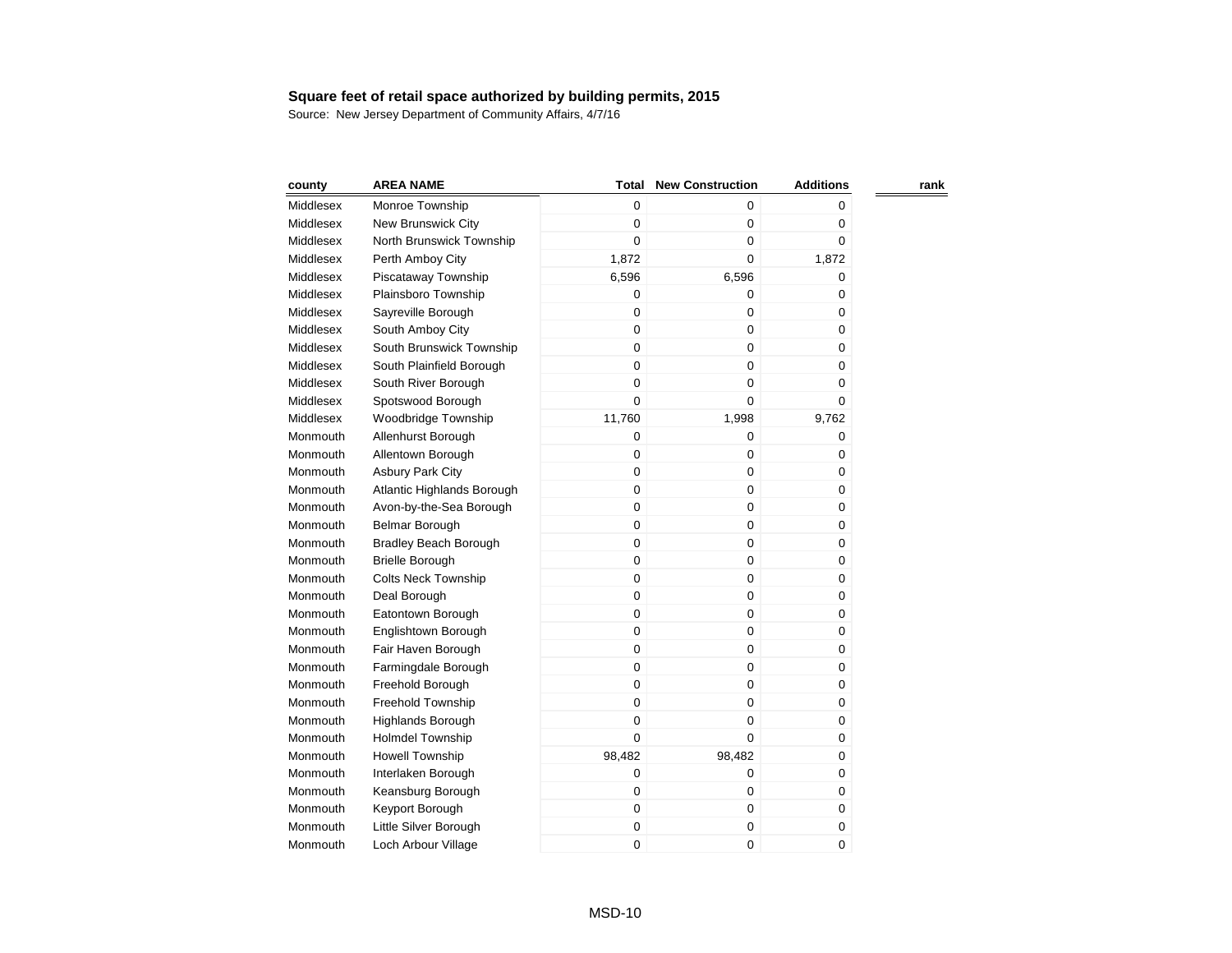| county        | <b>AREA NAME</b>            | Total       | <b>New Construction</b> | <b>Additions</b> | rank |
|---------------|-----------------------------|-------------|-------------------------|------------------|------|
| Monmouth      | Long Branch City            | 1,800       | 0                       | 1,800            |      |
| Monmouth      | Manalapan Township          | 0           | $\mathbf 0$             | 0                |      |
| Monmouth      | Manasquan Borough           | 11,608      | 11,608                  | 0                |      |
| Monmouth      | Marlboro Township           | 6,890       | 6,890                   | 0                |      |
| Monmouth      | Matawan Borough             | 0           | $\mathbf 0$             | 0                |      |
| Monmouth      | Aberdeen Township           | $\mathbf 0$ | $\boldsymbol{0}$        | 0                |      |
| Monmouth      | Middletown Township         | 0           | $\pmb{0}$               | 0                |      |
| Monmouth      | Millstone Township          | $\mathbf 0$ | $\mathbf 0$             | 0                |      |
| Monmouth      | Monmouth Beach Borough      | $\mathbf 0$ | $\mathbf 0$             | 0                |      |
| Monmouth      | Neptune Township            | $\Omega$    | $\mathbf 0$             | 0                |      |
| Monmouth      | Neptune City Borough        | 2,155       | 1                       | 2,154            |      |
| Monmouth      | <b>Tinton Falls Borough</b> | 0           | $\pmb{0}$               | 0                |      |
| Monmouth      | Ocean Township              | 9,300       | $\mathbf 0$             | 9,300            |      |
| Monmouth      | Oceanport Borough           | $\mathbf 0$ | $\mathbf 0$             | 0                |      |
| Monmouth      | <b>Hazlet Township</b>      | $\mathbf 0$ | $\mathbf 0$             | 0                |      |
| Monmouth      | Red Bank Borough            | $\mathbf 0$ | $\mathbf 0$             | 0                |      |
| Monmouth      | Roosevelt Borough           | $\mathbf 0$ | $\boldsymbol{0}$        | 0                |      |
| Monmouth      | Rumson Borough              | $\mathsf 0$ | $\mathbf 0$             | 0                |      |
| Monmouth      | Sea Bright Borough          | $\mathbf 0$ | $\mathbf 0$             | 0                |      |
| Monmouth      | Sea Girt Borough            | $\mathbf 0$ | $\mathbf 0$             | 0                |      |
| Monmouth      | Shrewsbury Borough          | 10,400      | 10,400                  | 0                |      |
| Monmouth      | Shrewsbury Township         | 0           | $\boldsymbol{0}$        | 0                |      |
| Monmouth      | Lake Como Borough           | 0           | $\mathbf 0$             | 0                |      |
| Monmouth      | Spring Lake Borough         | 3,338       | $\mathbf 0$             | 3,338            |      |
| Monmouth      | Spring Lake Heights Boro    | 2,900       | 2,900                   | 0                |      |
| Monmouth      | Union Beach Borough         | 0           | $\mathbf 0$             | 0                |      |
| Monmouth      | Upper Freehold Township     | 0           | $\mathbf 0$             | 0                |      |
| Monmouth      | Wall Township               | 13,190      | 13,190                  | 0                |      |
| Monmouth      | West Long Branch Borough    | 350         | $\mathbf 0$             | 350              |      |
| <b>Morris</b> | <b>Boonton Town</b>         | 4,997       | $\boldsymbol{0}$        | 4,997            |      |
| Morris        | <b>Boonton Township</b>     | 0           | 0                       | 0                |      |
| <b>Morris</b> | <b>Butler Borough</b>       | 0           | 0                       | 0                |      |
| <b>Morris</b> | Chatham Borough             | $\mathbf 0$ | $\mathbf 0$             | 0                |      |
| Morris        | Chatham Township            | $\mathbf 0$ | $\pmb{0}$               | 0                |      |
| Morris        | Chester Borough             | 0           | $\pmb{0}$               | 0                |      |
| Morris        | <b>Chester Township</b>     | 0           | $\pmb{0}$               | 0                |      |
| Morris        | Denville Township           | $\mathbf 0$ | 0                       | 0                |      |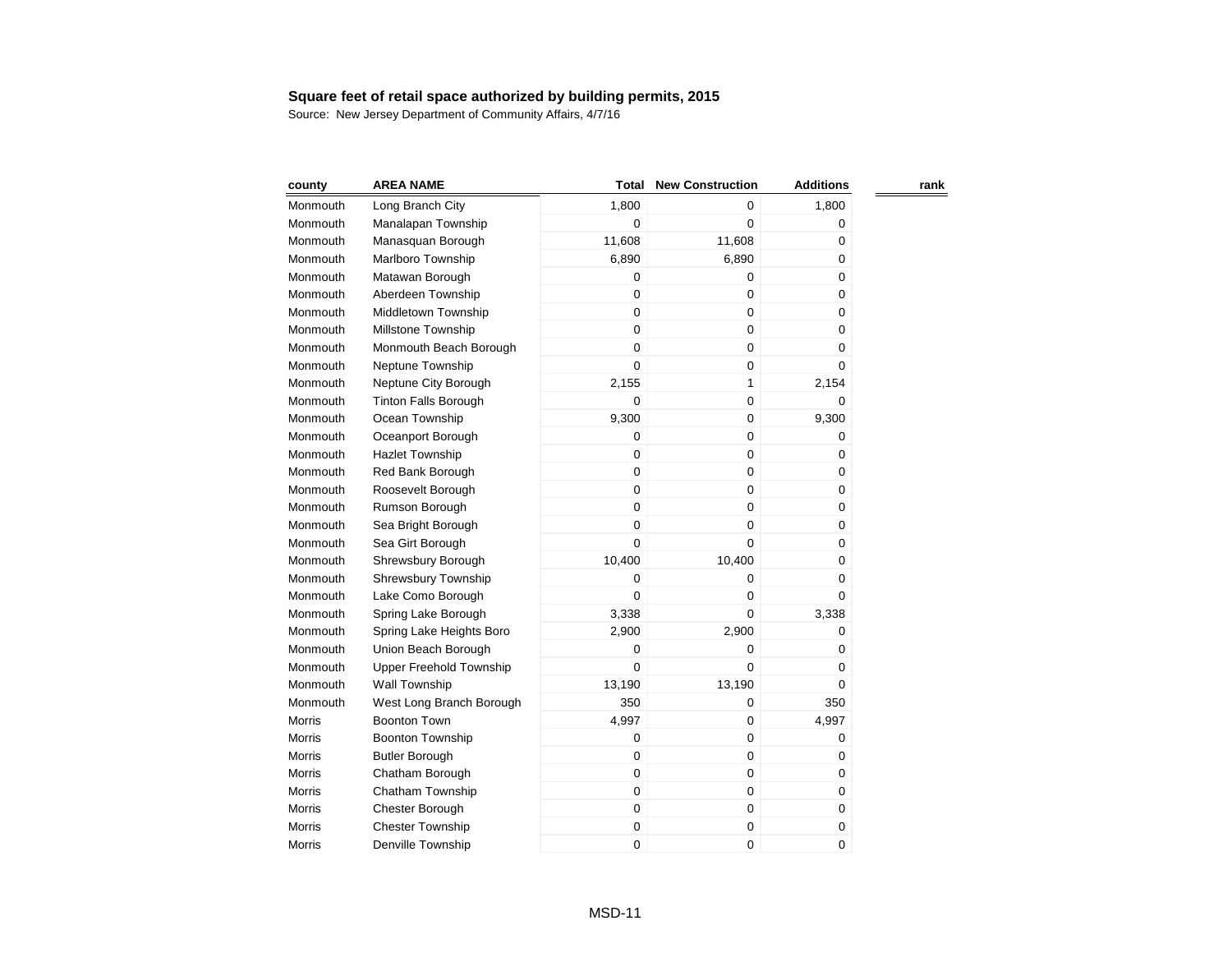| county        | <b>AREA NAME</b>          | Total  | <b>New Construction</b> | <b>Additions</b> | rank |
|---------------|---------------------------|--------|-------------------------|------------------|------|
| Morris        | Dover Town                | 0      | 0                       | 0                |      |
| Morris        | East Hanover Township     | 0      | 0                       | 0                |      |
| <b>Morris</b> | Florham Park Borough      | 0      | 0                       | 0                |      |
| Morris        | <b>Hanover Township</b>   | 0      | $\mathbf 0$             | 0                |      |
| Morris        | <b>Harding Township</b>   | 0      | $\mathbf 0$             | 0                |      |
| Morris        | Jefferson Township        | 0      | $\mathbf 0$             | 0                |      |
| Morris        | Kinnelon Borough          | 0      | 0                       | 0                |      |
| Morris        | Lincoln Park Borough      | 0      | $\overline{0}$          | 0                |      |
| Morris        | Madison Borough           | 3,700  | 3,700                   | 0                |      |
| Morris        | Mendham Borough           | 0      | 0                       | 0                |      |
| Morris        | Mendham Township          | 0      | 0                       | 0                |      |
| Morris        | Mine Hill Township        | 0      | $\mathbf 0$             | 0                |      |
| Morris        | Montville Township        | 15,971 | 15,971                  | 0                |      |
| <b>Morris</b> | Morris Township           | 0      | 0                       | 0                |      |
| <b>Morris</b> | Morris Plains Borough     | 0      | 0                       | 0                |      |
| <b>Morris</b> | Morristown Town           | 0      | 0                       | 0                |      |
| <b>Morris</b> | Mountain Lakes Borough    | 0      | 0                       | 0                |      |
| <b>Morris</b> | Mount Arlington Borough   | 5,700  | 5,700                   | 0                |      |
| <b>Morris</b> | Mount Olive Township      | 0      | $\mathbf 0$             | 0                |      |
| <b>Morris</b> | Netcong Borough           | 0      | 0                       | 0                |      |
| Morris        | Parsippany-Troy Hills Twp | 0      | 0                       | 0                |      |
| Morris        | Long Hill Township        | 0      | 0                       | 0                |      |
| <b>Morris</b> | Pequannock Township       | 0      | 0                       | 0                |      |
| Morris        | Randolph Township         | 0      | 0                       | 0                |      |
| Morris        | Riverdale Borough         | 0      | 0                       | 0                |      |
| Morris        | Rockaway Borough          | 0      | 0                       | 0                |      |
| <b>Morris</b> | Rockaway Township         | 0      | 0                       | 0                |      |
| <b>Morris</b> | Roxbury Township          | 0      | 0                       | 0                |      |
| Morris        | Victory Gardens Borough   | 0      | 0                       | 0                |      |
| Morris        | Washington Township       | 0      | 0                       | 0                |      |
| Morris        | Wharton Borough           | 0      | 0                       | 0                |      |
| Ocean         | Barnegat Light Borough    | 0      | 0                       | 0                |      |
| Ocean         | Bay Head Borough          | 0      | 0                       | 0                |      |
| Ocean         | Beach Haven Borough       | 3      | 0                       | 3                |      |
| Ocean         | Beachwood Borough         | 19,776 | 19,672                  | 104              |      |
| Ocean         | <b>Berkeley Township</b>  | 0      | 0                       | 0                |      |
| Ocean         | <b>Brick Township</b>     | 7,266  | 0                       | 7,266            |      |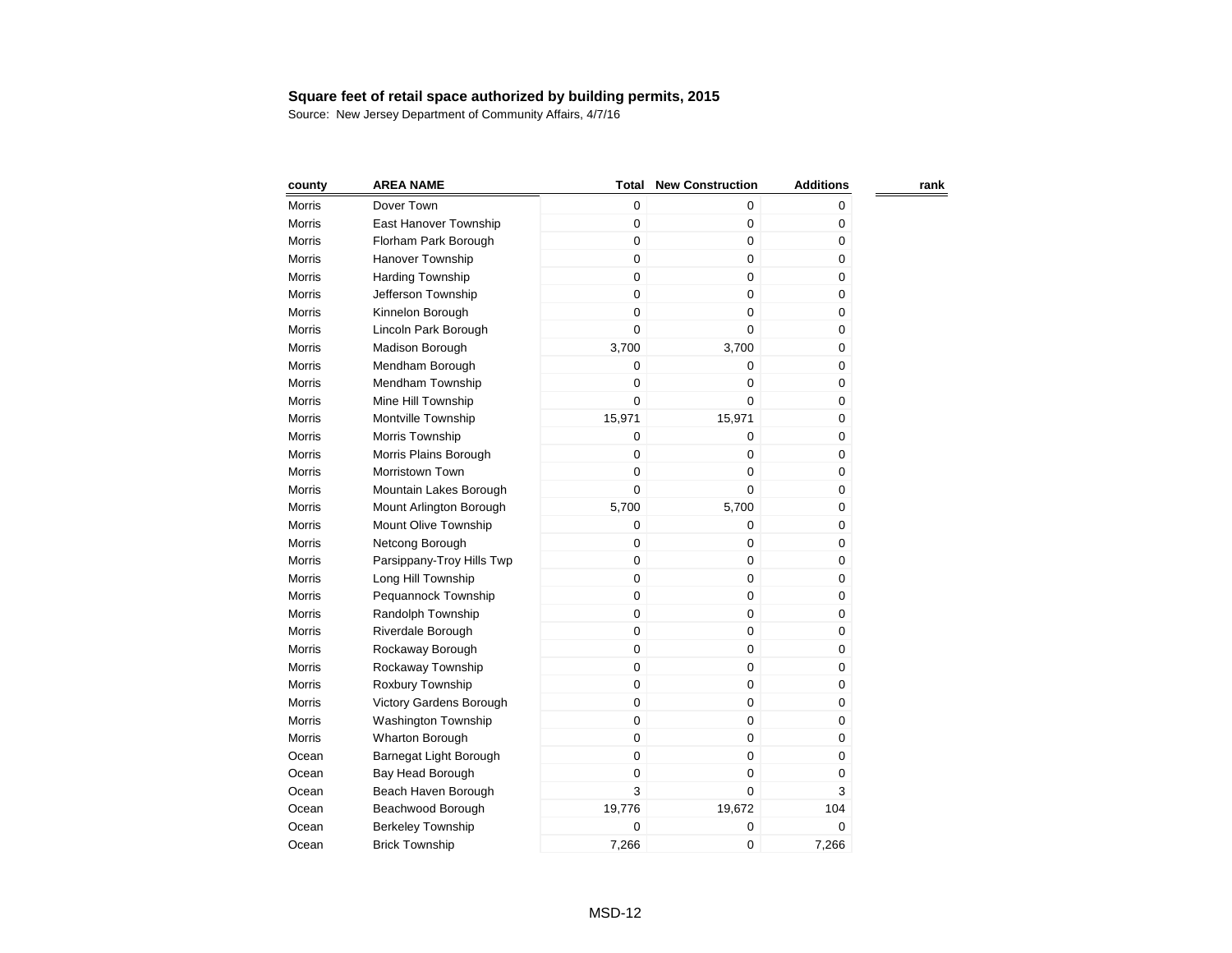| county  | <b>AREA NAME</b>            | Total  | <b>New Construction</b> | <b>Additions</b> | rank |
|---------|-----------------------------|--------|-------------------------|------------------|------|
| Ocean   | <b>Toms River Township</b>  | 0      | 0                       | 0                |      |
| Ocean   | Eagleswood Township         | 0      | 0                       | 0                |      |
| Ocean   | Harvey Cedars Borough       | 0      | 0                       | 0                |      |
| Ocean   | Island Heights Borough      | 0      | 0                       | 0                |      |
| Ocean   | Jackson Township            | 0      | $\Omega$                | 0                |      |
| Ocean   | Lacey Township              | 10,478 | 10,478                  | 0                |      |
| Ocean   | Lakehurst Borough           | 0      | 0                       | 0                |      |
| Ocean   | Lakewood Township           | 5,496  | 5,496                   | 0                |      |
| Ocean   | Lavallette Borough          | 0      | 0                       | 0                |      |
| Ocean   | Little Egg Harbor Township  | 0      | 0                       | 0                |      |
| Ocean   | Long Beach Township         | 0      | 0                       | 0                |      |
| Ocean   | Manchester Township         | 0      | 0                       | 0                |      |
| Ocean   | Mantoloking Borough         | 0      | 0                       | 0                |      |
| Ocean   | Ocean Township              | 0      | 0                       | 0                |      |
| Ocean   | Ocean Gate Borough          | 0      | 0                       | 0                |      |
| Ocean   | Pine Beach Borough          | 0      | 0                       | 0                |      |
| Ocean   | <b>Plumsted Township</b>    | 0      | 0                       | 0                |      |
| Ocean   | Point Pleasant Borough      | 0      | 0                       | 0                |      |
| Ocean   | Point Pleasant Beach Boro   | 0      | 0                       | 0                |      |
| Ocean   | Seaside Heights Borough     | 0      | 0                       | 0                |      |
| Ocean   | Seaside Park Borough        | 0      | 0                       | 0                |      |
| Ocean   | Ship Bottom Borough         | 7,072  | 0                       | 7,072            |      |
| Ocean   | South Toms River Borough    | 0      | 0                       | 0                |      |
| Ocean   | <b>Stafford Township</b>    | 31,577 | 29,867                  | 1,710            |      |
| Ocean   | Surf City Borough           | 0      | 0                       | 0                |      |
| Ocean   | <b>Tuckerton Borough</b>    | 0      | 0                       | 0                |      |
| Ocean   | <b>Barnegat Township</b>    | 0      | 0                       | 0                |      |
| Passaic | <b>Bloomingdale Borough</b> | 0      | 0                       | 0                |      |
| Passaic | <b>Clifton City</b>         | 0      | 0                       | 0                |      |
| Passaic | Haledon Borough             | 0      | 0                       | 0                |      |
| Passaic | Hawthorne Borough           | 0      | 0                       | 0                |      |
| Passaic | Little Falls Township       | 0      | 0                       | 0                |      |
| Passaic | North Haledon Borough       | 0      | 0                       | 0                |      |
| Passaic | Passaic City                | 0      | 0                       | 0                |      |
| Passaic | Paterson City               | 0      | 0                       | 0                |      |
| Passaic | Pompton Lakes Borough       | 0      | 0                       | 0                |      |
| Passaic | Prospect Park Borough       | 0      | 0                       | 0                |      |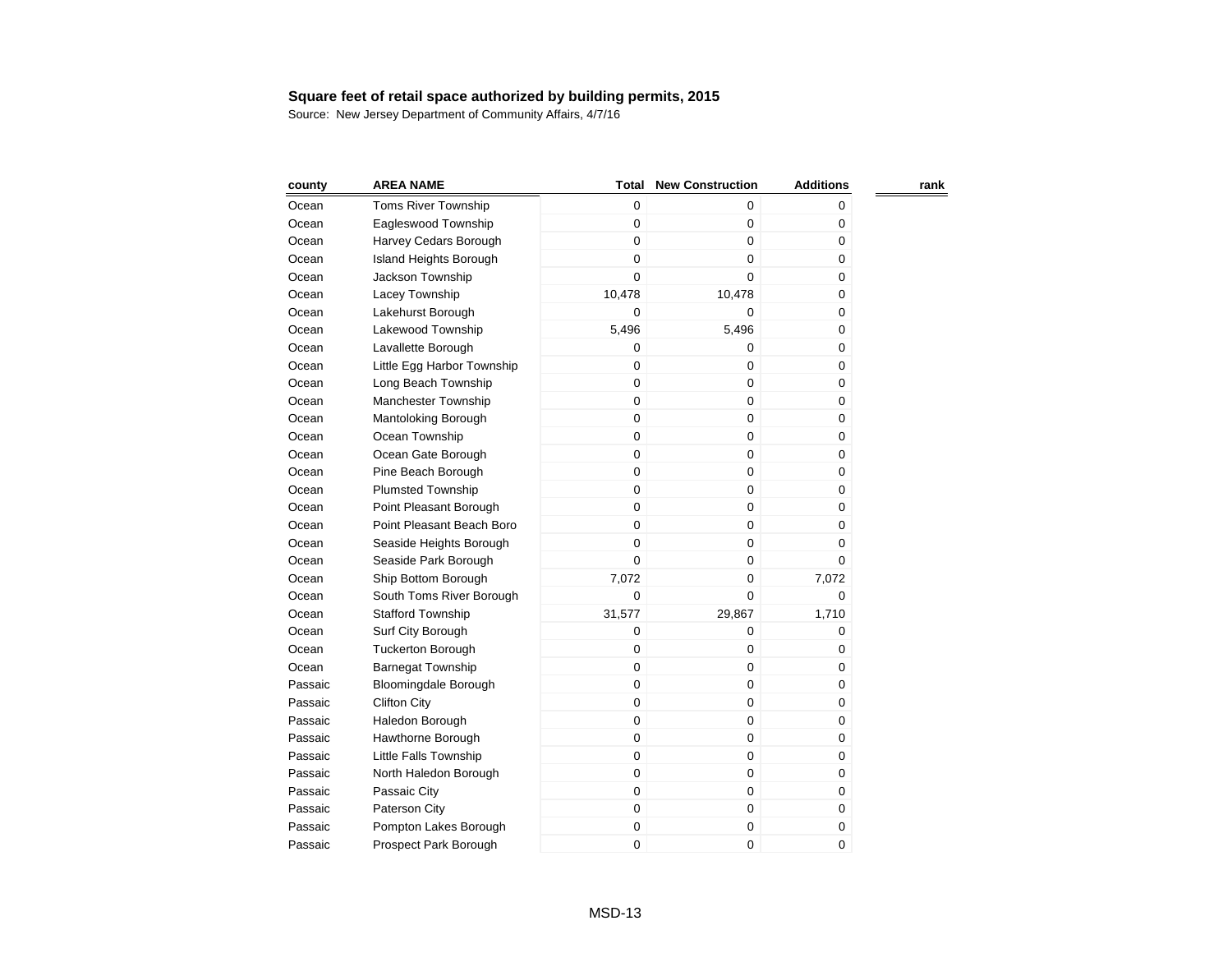| county   | <b>AREA NAME</b>              | Total       | <b>New Construction</b> | <b>Additions</b> | rank |
|----------|-------------------------------|-------------|-------------------------|------------------|------|
| Passaic  | Ringwood Borough              | 1,254       | 1,254                   | 0                |      |
| Passaic  | <b>Totowa Borough</b>         | 0           | $\mathbf 0$             | 0                |      |
| Passaic  | Wanaque Borough               | $\mathbf 0$ | $\mathbf 0$             | 0                |      |
| Passaic  | Wayne Township                | 172,468     | 172,468                 | $\pmb{0}$        |      |
| Passaic  | West Milford Township         | 1,000       | $\mathbf 0$             | 1,000            |      |
| Passaic  | Woodland Park Borough         | 2,646       | 2,646                   | 0                |      |
| Salem    | Alloway Township              | $\mathbf 0$ | 0                       | 0                |      |
| Salem    | Elmer Borough                 | $\mathbf 0$ | $\mathbf 0$             | $\pmb{0}$        |      |
| Salem    | Elsinboro Township            | $\mathbf 0$ | 0                       | 0                |      |
| Salem    | Lower Alloways Creek Twp      | $\mathbf 0$ | $\mathbf 0$             | 0                |      |
| Salem    | <b>Mannington Township</b>    | $\mathbf 0$ | $\mathbf 0$             | 0                |      |
| Salem    | <b>Oldmans Township</b>       | $\mathbf 0$ | $\pmb{0}$               | 0                |      |
| Salem    | Penns Grove Borough           | $\pmb{0}$   | 0                       | $\pmb{0}$        |      |
| Salem    | Pennsville Township           | 5,557       | 5,557                   | $\pmb{0}$        |      |
| Salem    | Pilesgrove Township           | $\mathbf 0$ | $\pmb{0}$               | $\mathbf 0$      |      |
| Salem    | Pittsgrove Township           | $\mathbf 0$ | $\pmb{0}$               | 0                |      |
| Salem    | Quinton Township              | $\mathbf 0$ | $\boldsymbol{0}$        | 0                |      |
| Salem    | Salem City                    | $\mathbf 0$ | $\pmb{0}$               | 0                |      |
| Salem    | <b>Carneys Point Township</b> | 501         | $\mathbf 0$             | 501              |      |
| Salem    | Upper Pittsgrove Township     | $\mathbf 0$ | $\boldsymbol{0}$        | 0                |      |
| Salem    | Woodstown Borough             | $\mathbf 0$ | $\boldsymbol{0}$        | 0                |      |
| Somerset | <b>Bedminster Township</b>    | $\mathbf 0$ | $\boldsymbol{0}$        | 0                |      |
| Somerset | <b>Bernards Township</b>      | $\mathbf 0$ | $\mathbf 0$             | 0                |      |
| Somerset | Bernardsville Borough         | $\mathbf 0$ | $\mathbf 0$             | 0                |      |
| Somerset | Bound Brook Borough           | 3,500       | 3,500                   | 0                |      |
| Somerset | <b>Branchburg Township</b>    | $\mathbf 0$ | $\pmb{0}$               | 0                |      |
| Somerset | <b>Bridgewater Township</b>   | 41,395      | 5,587                   | 35,808           |      |
| Somerset | Far Hills Borough             | $\mathbf 0$ | 0                       | 0                |      |
| Somerset | Franklin Township             | 31,776      | 31,776                  | 0                |      |
| Somerset | Green Brook Township          | $\mathbf 0$ | $\pmb{0}$               | 0                |      |
| Somerset | Hillsborough Township         | $\mathbf 0$ | 0                       | 0                |      |
| Somerset | Manville Borough              | $\mathbf 0$ | 0                       | 0                |      |
| Somerset | Millstone Borough             | $\mathbf 0$ | $\mathbf 0$             | 0                |      |
| Somerset | Montgomery Township           | $\mathbf 0$ | $\mathbf 0$             | 0                |      |
| Somerset | North Plainfield Borough      | $\mathbf 0$ | $\pmb{0}$               | 0                |      |
| Somerset | Peapack and Gladstone Boroug  | $\pmb{0}$   | $\pmb{0}$               | $\pmb{0}$        |      |
| Somerset | Raritan Borough               | $\mathbf 0$ | 0                       | 0                |      |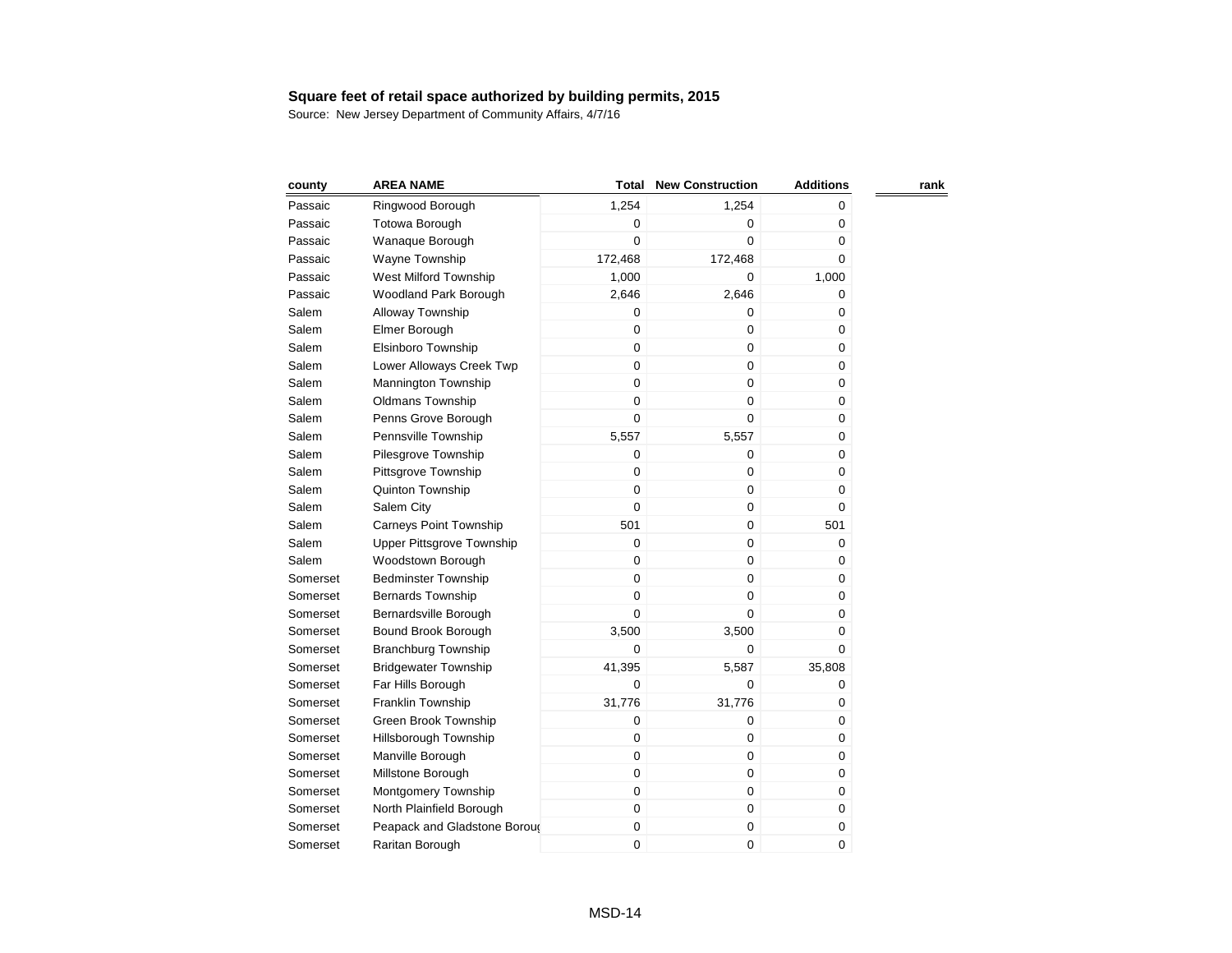| county        | <b>AREA NAME</b>           | <b>Total</b> | <b>New Construction</b> | <b>Additions</b> | rank |
|---------------|----------------------------|--------------|-------------------------|------------------|------|
| Somerset      | Rocky Hill Borough         | $\mathbf 0$  | 0                       | 0                |      |
| Somerset      | Somerville Borough         | 0            | $\overline{0}$          | 0                |      |
| Somerset      | South Bound Brook Boro     | 8,434        | 8,434                   | 0                |      |
| Somerset      | Warren Township            | 0            | 0                       | 0                |      |
| Somerset      | Watchung Borough           | 0            | 0                       | 0                |      |
| Sussex        | Andover Borough            | 0            | 0                       | 0                |      |
| Sussex        | Andover Township           | 0            | $\Omega$                | 0                |      |
| Sussex        | Branchville Borough        | 5,225        | 5,225                   | 0                |      |
| Sussex        | Byram Township             | 14,838       | 14,838                  | 0                |      |
| <b>Sussex</b> | Frankford Township         | 0            | 0                       | 0                |      |
| <b>Sussex</b> | Franklin Borough           | 0            | 0                       | 0                |      |
| <b>Sussex</b> | Fredon Township            | $\mathbf 0$  | 0                       | 0                |      |
| Sussex        | Green Township             | 0            | 0                       | 0                |      |
| Sussex        | Hamburg Borough            | 0            | 0                       | 0                |      |
| <b>Sussex</b> | Hampton Township           | 0            | 0                       | 0                |      |
| Sussex        | Hardyston Township         | 0            | 0                       | 0                |      |
| Sussex        | <b>Hopatcong Borough</b>   | 296          | 0                       | 296              |      |
| <b>Sussex</b> | Lafayette Township         | $\mathbf 0$  | 0                       | 0                |      |
| <b>Sussex</b> | Montague Township          | $\mathbf 0$  | 0                       | 0                |      |
| <b>Sussex</b> | Newton Town                | $\mathbf 0$  | 0                       | 0                |      |
| <b>Sussex</b> | Ogdensburg Borough         | $\mathbf 0$  | 0                       | 0                |      |
| <b>Sussex</b> | Sandyston Township         | 0            | 0                       | 0                |      |
| <b>Sussex</b> | Sparta Township            | $\mathbf 0$  | 0                       | 0                |      |
| <b>Sussex</b> | Stanhope Borough           | $\mathbf 0$  | 0                       | 0                |      |
| <b>Sussex</b> | <b>Stillwater Township</b> | $\mathbf 0$  | 0                       | 0                |      |
| <b>Sussex</b> | Sussex Borough             | 0            | 0                       | 0                |      |
| Sussex        | Vernon Township            | $\mathbf 0$  | 0                       | 0                |      |
| Sussex        | Walpack Township           | 0            | 0                       | 0                |      |
| <b>Sussex</b> | <b>Wantage Township</b>    | 1,600        | 0                       | 1,600            |      |
| Union         | Berkeley Heights Township  | 15,323       | 15,323                  | 0                |      |
| Union         | <b>Clark Township</b>      | 330,300      | 330,300                 | 0                |      |
| Union         | Cranford Township          | 0            | 0                       | 0                |      |
| Union         | Elizabeth City             | 0            | 0                       | 0                |      |
| Union         | Fanwood Borough            | $\mathbf 0$  | 0                       | 0                |      |
| Union         | Garwood Borough            | 0            | 0                       | 0                |      |
| Union         | Hillside Township          | 0            | 0                       | 0                |      |
| Union         | Kenilworth Borough         | 0            | 0                       | 0                |      |